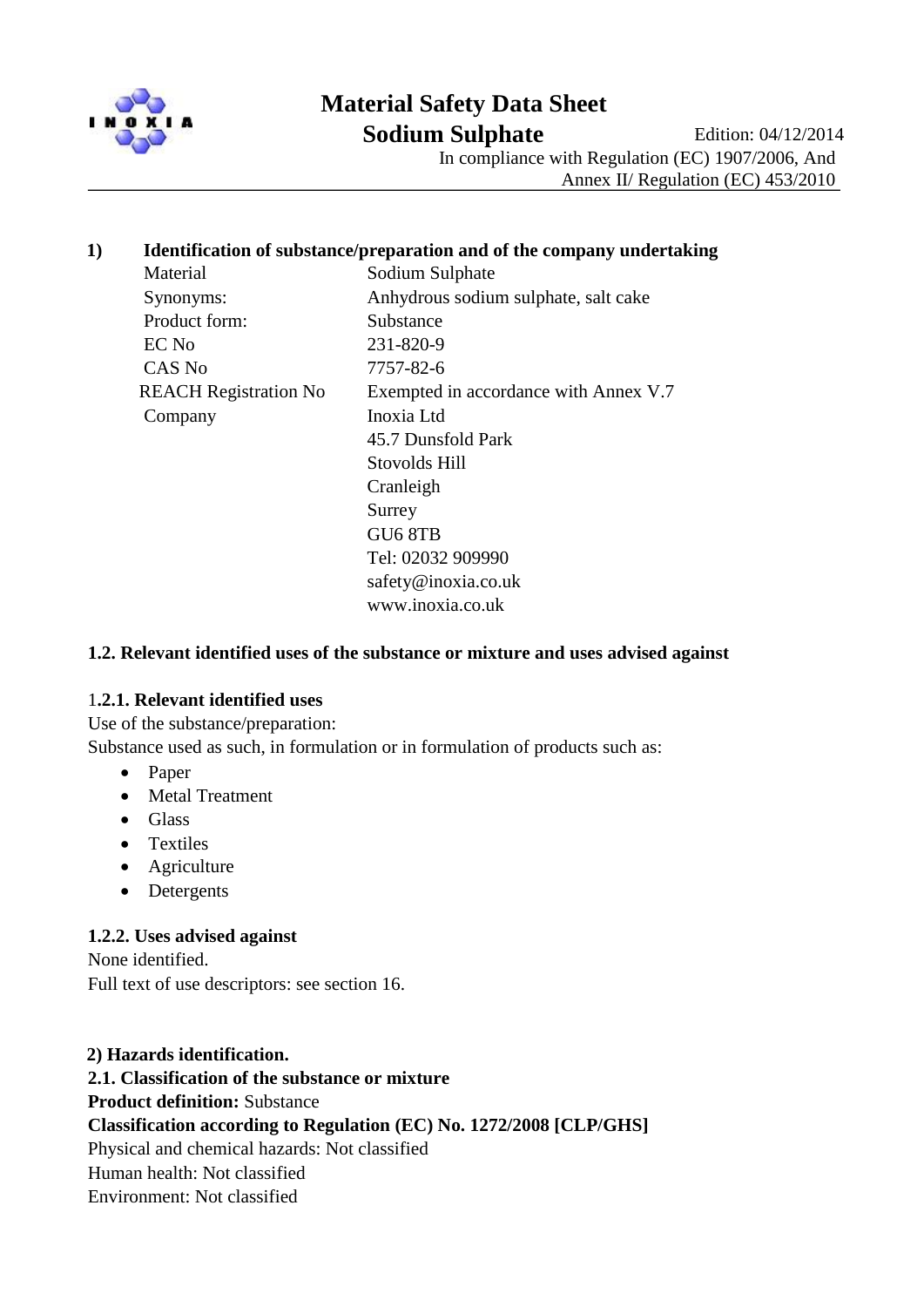Full text of H-phrases: see section 16

## **Classification according to Directive 67/548/EEC [DSD]**

Not classified Full text of R-phrases: see section 16

## **2.2. Label elements**

**Labelling according to Regulation (EC) No. 1272/2008 (CLP)** None

## **2.3. Other hazards**

Product forms slippery surface when combined with water.

## **3) Composition/information on ingredient**

3.1. Substances Name: Sodium Sulphate CAS No. : 7757-82-6 EC no : 231-820-9  $%: 100$ Classification (67/548/EEC): N/A Classification (1272/2008/EC): N/A

Full text of R-, H- and EUH-phrases: see section 16 REACH registration No.: Exempted in accordance with Annex V.7

## **4) First Aid Measures**

## **4.1. Description of first aid measures**

**First-aid measures after inhalation:** May cause irritation to mucous membranes. Move the exposed person to fresh air at once

**First-aid measures after skin contact:** May cause irritation to the skin. Wash off immediately with plenty of soap and water. Remove contaminated clothing. Get medical attention if irritation persists after washing

**First-aid measures after eye contact:** May cause irritation to the eyes. Make sure to remove any contact lenses from the eyes before rinsing. Rinse eyes with water immediately for 15 minutes holding the eyelids open. Get medical attention if any discomfort continues.

**First-aid measures after ingestion:** May cause irritation to mucous membranes. Drink plenty of water. Seek medical attention. Large doses have a laxative effect.

## **4.2. Most important symptoms and effects, both acute and delayed**

Inhalation: No significant effects or critical hazards. Ingestion: No significant effects or critical hazards.

Skin contact: No significant effects or critical hazards.

Eye contact: No significant effects or critical hazards.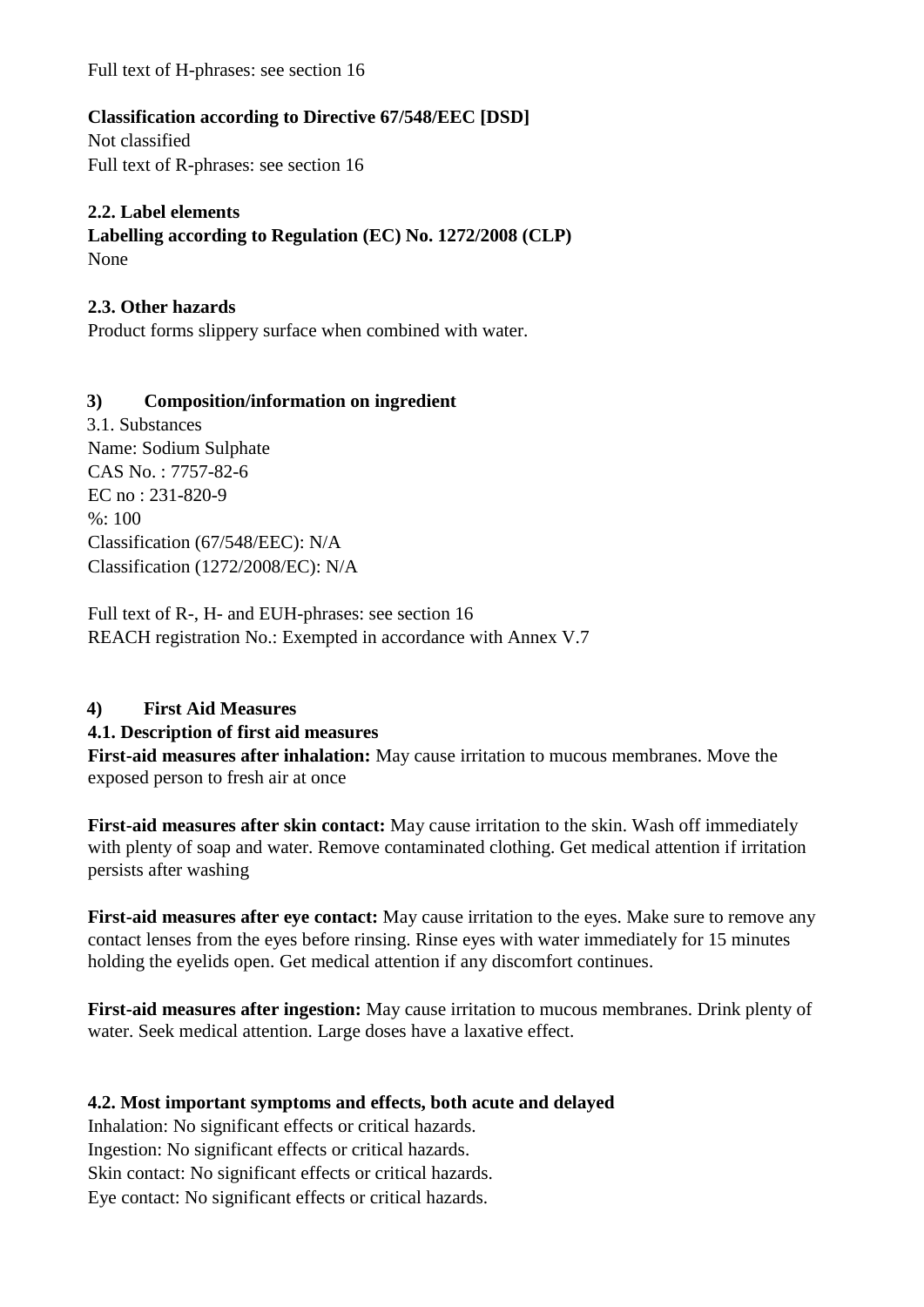## **4.3. Indication of any immediate medical attention and special treatment needed**

Treat symptomatically.

## **5) Fire Fighting**

## **5.1. Extinguishing media**

**Suitable extinguishing media:** No limitations. Adjust extinguishing media to the surrounding fire **Unsuitable extinguishing media:** None.

## **5.2. Special hazards arising from the substance or mixture**

**Fire hazard**: Not flammable. **Explosion hazard**: No explosive properties known. **Reactivity:** Toxic and irritant gases may be formed in fire conditions

## **5.3. Advice for firefighters**

Protection during firefighting: Fire fighter should wear the usual protective clothing and selfcontained breathing apparatus.

## **6) Accidental Release**

## **6.1. Personal precautions, protective equipment and emergency procedures**

General measures: Keep public away from danger area. See section 8.2.

## **6.1.1. For non-emergency personnel**

No additional information available

## **6.1.2. For emergency responders**

No additional information available

## **6.2. Environmental precautions**

Prevent entry to sewers and soil. Notify authorities if product enters sewers or public waters.

## **6.3. Methods and material for containment and cleaning up**

Methods for cleaning up: Sweep or shovel spills into appropriate container for disposal. Avoid dust production.

## **6.4. Reference to other sections**

See section 8 and 13 for more information.

## **7) Handling/Storage**

## **7.1. Precautions for safe handling**

**Precautions for safe handling:** Do not breathe dust. Wash hands plentifully and other exposed areas with water after handling. Remove contaminated clothing and shoes. Wash clothing before reusing

**Packagings**: Even those that have been emptied, will retain product residue. Always obey safety warnings and handle empty packages as if they were full. Avoid all contact with this substance.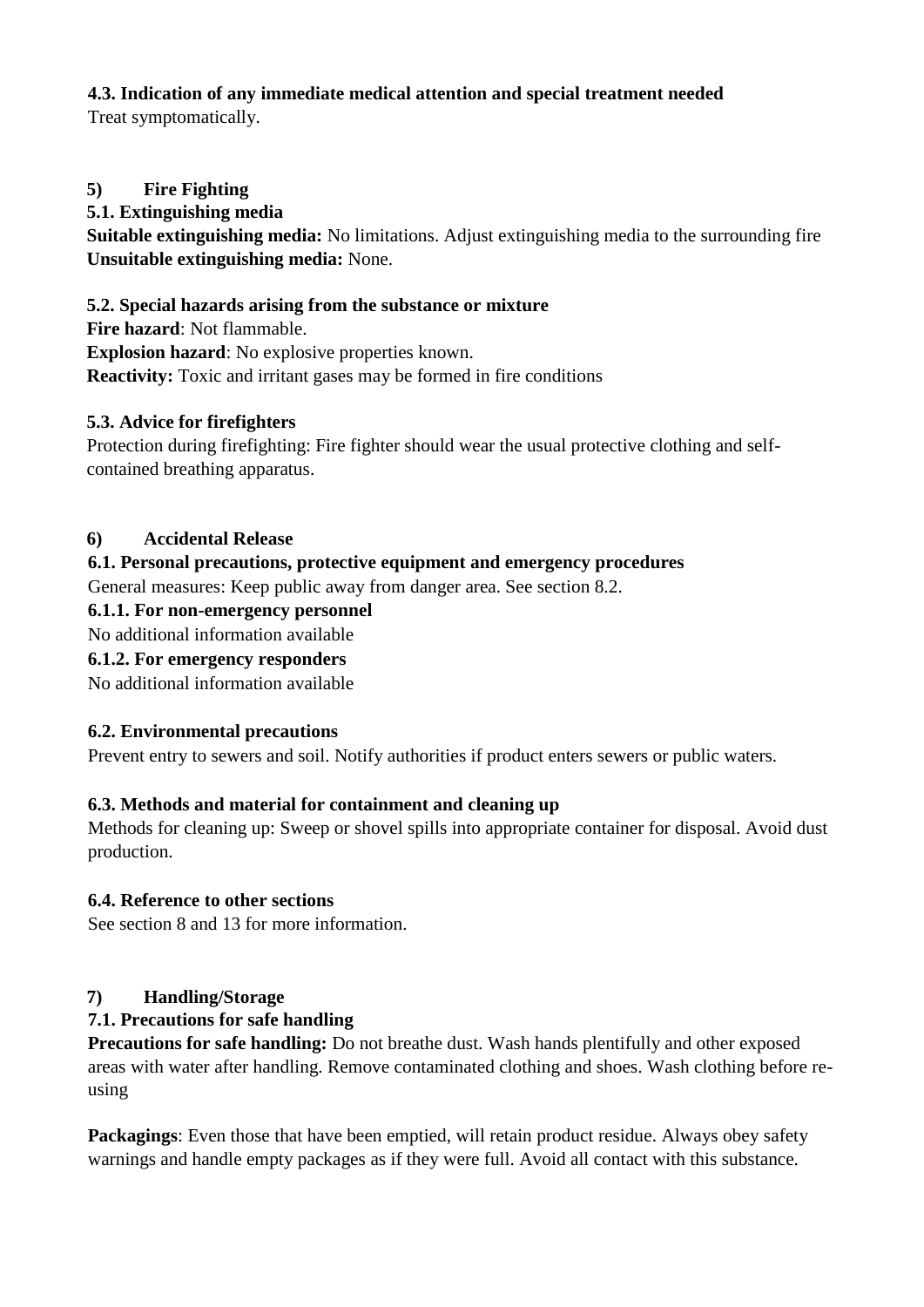**Hygiene measures:** When using do not eat, drink or smoke. Wash hands and other exposed areas with mild soap and water before eat, drink or smoke and when leaving work. Remove contaminated clothing and shoes.

## **7.2. Conditions for safe storage, including any incompatibilities**

Storage conditions: Store in dry, cool, well-ventilated area. Keep away from food, drink and animal feeding stuffs.

#### **7.3. Specific end use(s)**

The identified uses for this product are detailed in section 1.2

## **8) Exposure Controls/Personal Protection**

#### **8.1. Control parameters**

Occupational exposure limits: No exposure limit value known

#### **8.2. Exposure controls**

**Appropriate engineering controls:** Use as far as possible in a closed system. Provide a regular control of the atmosphere. Emergency eye wash fountains and safety showers should be available in the immediate vicinity of any potential exposure. Local exhaust and general ventilation must be adequate to meet exposure standards. Please refer to the annex (exposure scenarios).

**Hand protection:** Use gloves resistant to chemical products corresponding to EN 374:3. Take advice to gloves' manufacturer

**Eye protection:** Wear safety glasses with side shields according EN 166.

**Skin and body protection:** Wear closed protective clothing.

**Respiratory protection:** Use respiratory protection mask according to EN 140 or EN 405 with filter type P3 according to EN 143:2000 or FFP3 according to EN 149:2001.

**Environmental exposure controls:** Avoid release to the environment.

Follow workplace regulatory exposure limits for all types of airborne dust (e.g. total dust, respirable dust).

## **9) Physical/Chemical Properties**

| Physical state                             | Granular Solid    |
|--------------------------------------------|-------------------|
| Colour                                     | White             |
| Odour                                      | <b>Odourless</b>  |
| Odour threshold                            | Not determined    |
| $pH-$                                      | $5.5 - 8.0$       |
| Relative evaporation rate (butylacetate=1) | No data available |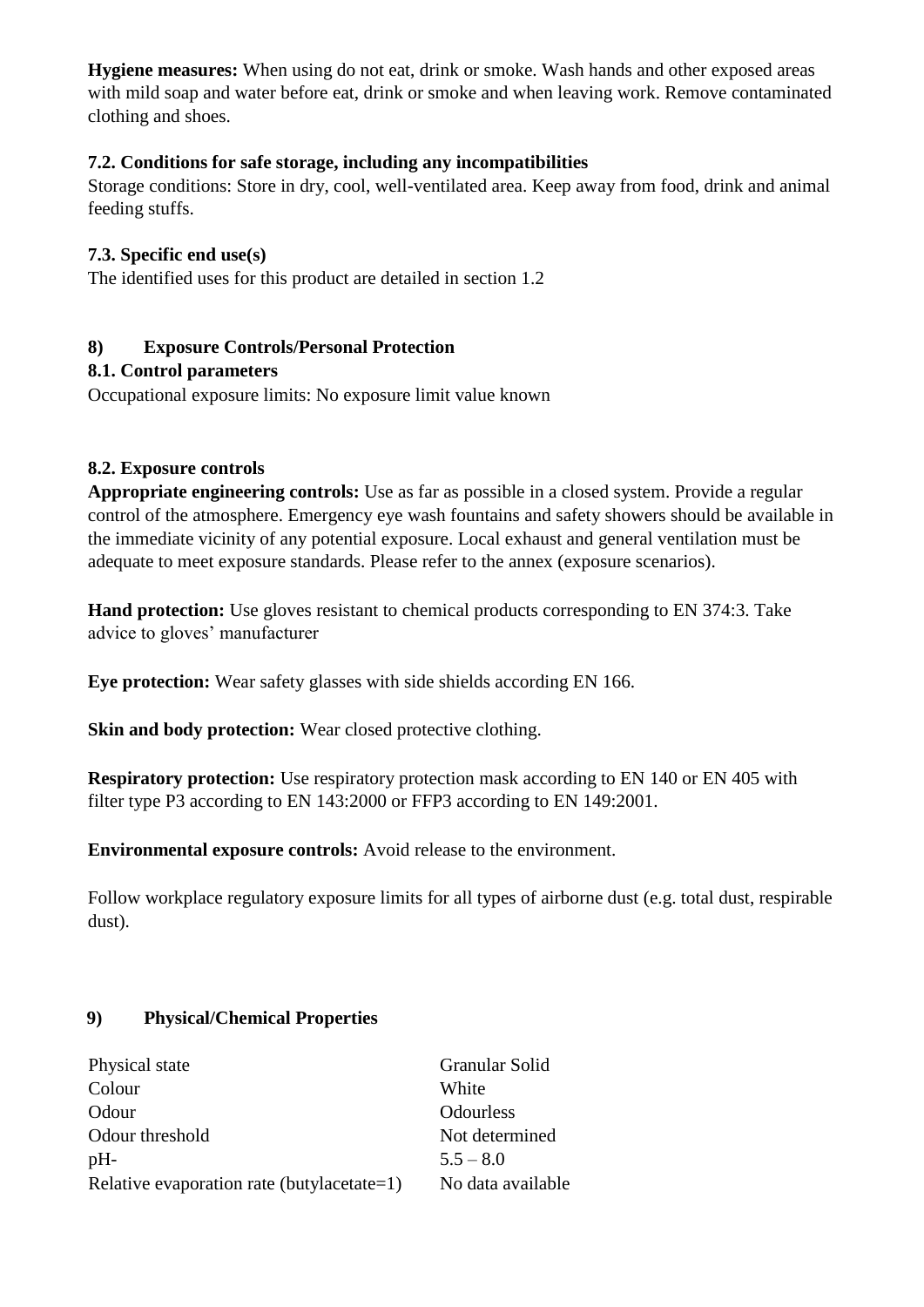| Melting point                              | $884^0$ C                           |
|--------------------------------------------|-------------------------------------|
| <b>Boiling point</b>                       | No data available                   |
| Initial boiling point                      | Not applicable                      |
| Flash point                                | Not flammable                       |
| Self ignition temperature                  | Not applicable                      |
| Decomposition temperature                  | $1,200^0 C$                         |
| Flammability (solid, gas)                  | Not flammable                       |
| Vapour pressure                            | Not applicable                      |
| Relative vapour density at 20 $^{\circ}$ C | Not applicable                      |
| Relative density at 20 $^{\circ}$ C        | 2.7 g/cm <sup>3</sup> (at $20^0$ C) |
| Density                                    | No data available                   |
| Log Pow                                    | Not applicable                      |
| Log Kow                                    | Not applicable                      |
| Viscosity, kinematic                       | Not applicable                      |
| Viscosity, dynamic                         | Not applicable                      |
| <b>Explosive properties</b>                | Not explosive.                      |
| Oxidising properties                       | None                                |
| <b>Explosive limits</b>                    | Not applicable                      |
| Water solubility                           | $186$ g/l                           |
| <b>Partition Coefficient</b>               | $-4.38$                             |
| Solubility                                 | Soluble in water                    |
|                                            |                                     |

## **9.2. Other information**

Chemical formula: Na2SO<sup>4</sup> Molecular weight: 142.04

## **10) Stability/Reactivity**

#### **10.1. Reactivity**

No specific test data related to reactivity available for this product or its ingredients.

#### **10.2. Chemical stability**

The product is stable.

#### **10.3. Possibility of hazardous reactions**

Under normal conditions of storage and use, hazardous reactions will not occur.

#### **10.4. Conditions to avoid**

Avoid contact with Humidity to avoid caking.

#### **10.5. Incompatible materials**

None known

#### **10.6. Hazardous decomposition products**

When heated to decomposition, toxic gases might be formed (Sulphur Oxide)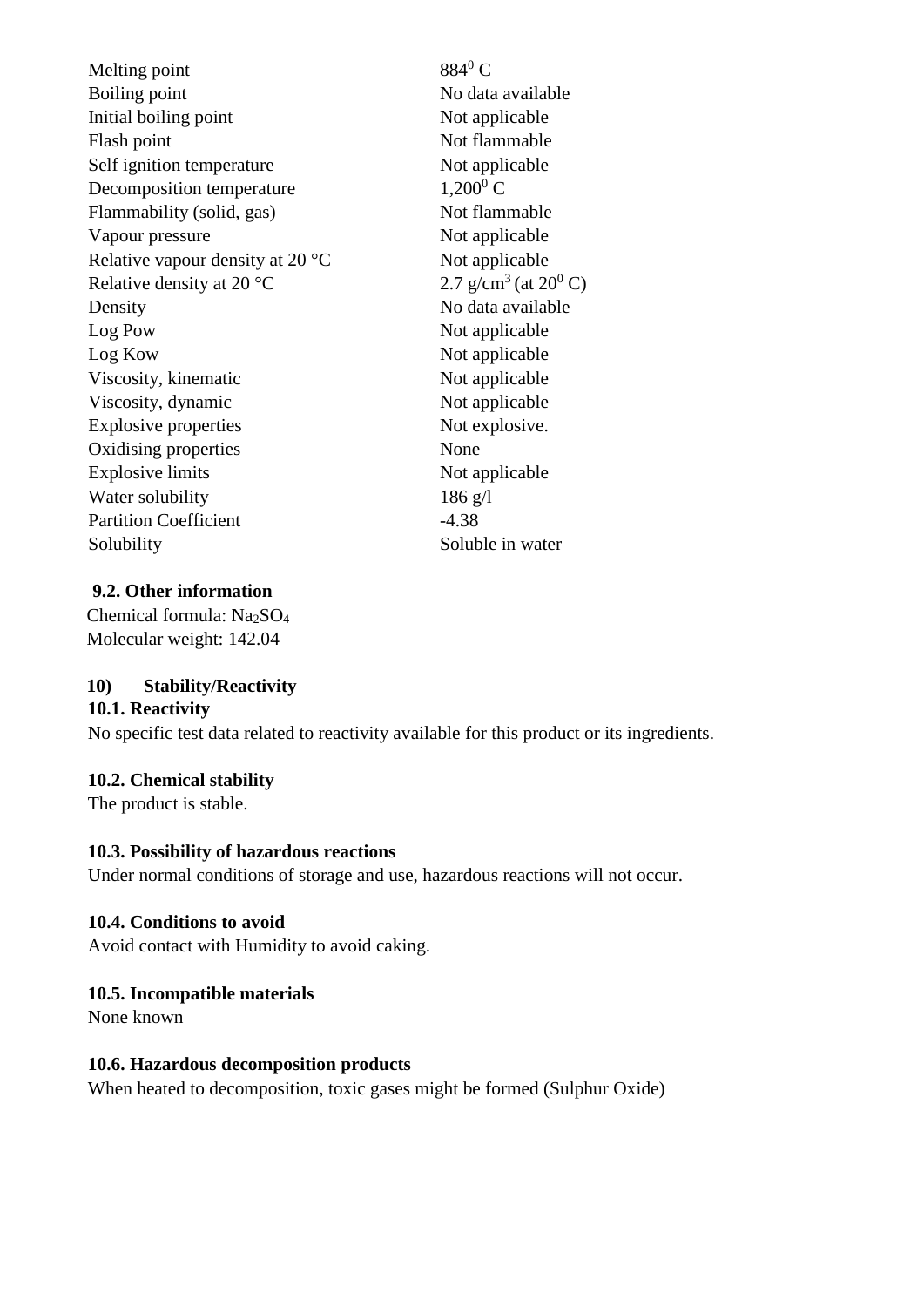## **11) Toxicological Info**

## **11.1. Information on toxicological effects**

| Acute toxicity                          | No known adverse health effects                  |
|-----------------------------------------|--------------------------------------------------|
| Skin corrosion/irritation               | No known adverse health effects                  |
| Serious eye damage/irritation           | May cause irritation to the eyes                 |
| Respiratory or skin sensitisation       | No known adverse health effects                  |
| Germ cell mutagenicity                  | No mutagenic effects reported                    |
| Carcinogenicity                         | No carcinogenic effects reported                 |
| Reproductive toxicity                   | No reproductive toxic effects                    |
| Teratogenicity                          | No tetragenic effects reported                   |
| Potential acute health effects reported | No known significant effects or critical hazards |
|                                         |                                                  |

Conclusion/Summary: No known significant effects or critical hazards.

# **12) Ecological Information**

**12.1. Toxicity Sodium Sulphate:** Daphnia EC50/48 h: 4,580 mg/l Daphnia magna (Mount 1997) EC50 24h: 6,290 mg/l

## **12.2. Persistence and degradability**

Remains unchanged in aerobic aquatic medias,. In anoxic conditions can be reduced by anaerobic bacteria to sulphur ion.

# **12.3. Bioaccumulative potential**

Does not bioaccumulate.

## **12.4. Mobility in soil**

Dissolved in water penetrates into ground easily.

## **12.5. Results of PBT and vPvB assessment**

This substance/mixture does not meet the PBT or vPvB criteria of REACH, annex XIII.

# **12.6. Other adverse effects**

None known

# **13) Disposal Considerations**

## **13.1. Waste treatment methods**

**Waste treatment methods:** Dispose of this material and residues in accordance with local authority requirements.

**Additional information:** Empty packaging can have residues or dusts and are subject to proper waste disposal, as above.

**Ecology - waste materials**: See the European waste catalogue. Waste code 06 03 14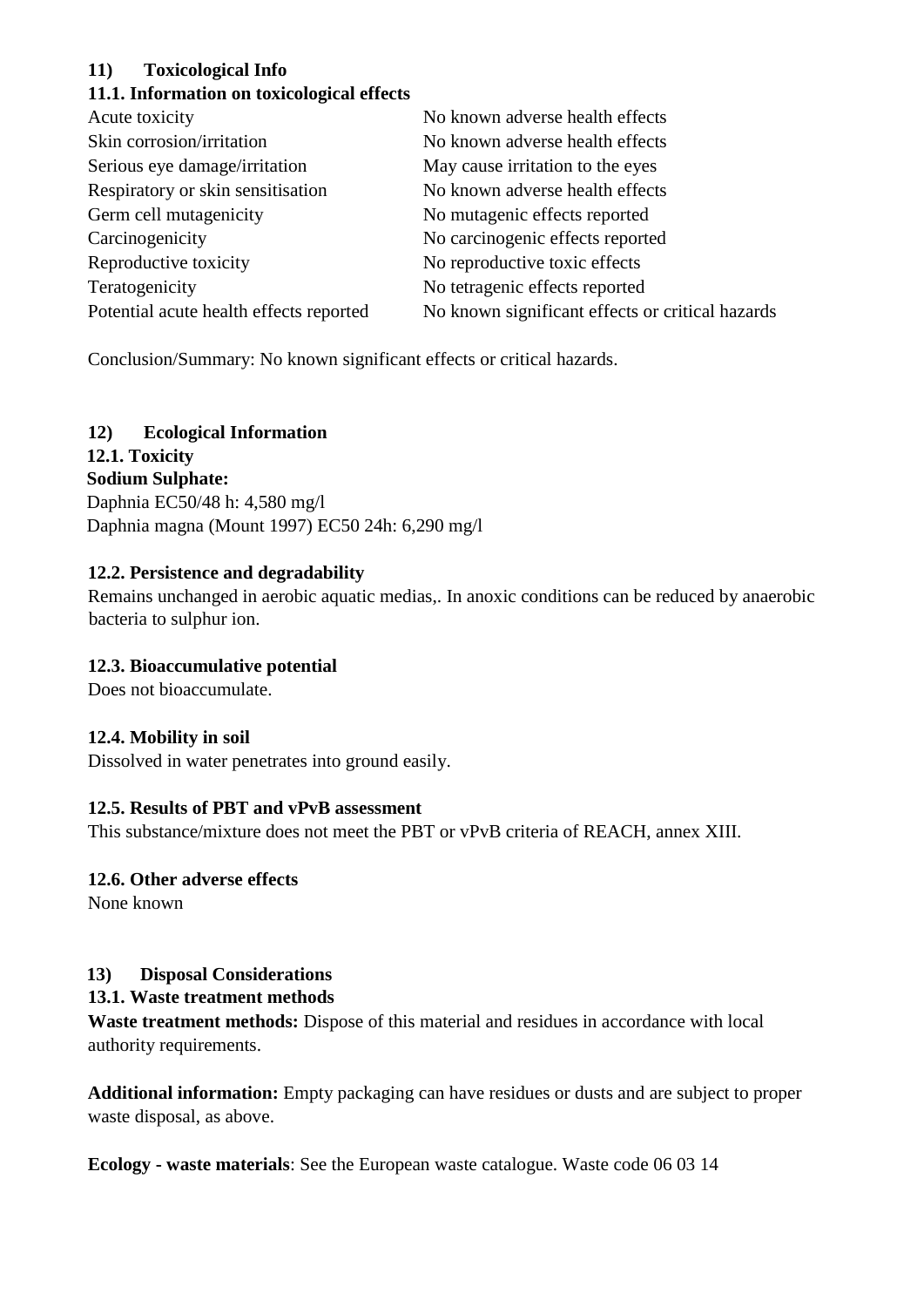## **14) Transport Information**

## **14.1 UN Number**

The product is not covered by international regulation on transport of dangerous goods (IMDG, IATA, ADR/RID).

## **14.2 UN Proper Shipping Name**

Not classified for transportation.

## **14.3 Transport Hazard Class(es)**

Not classified for transportation.

## **14.4. Packing group**

Not classified for transportation.

## **14.5. Environmental hazards**

Other information: No environmental hazards known with this product

## **14.6. Special precautions for user**

Not classified for transportation

#### **14.7. Transport in bulk according to Annex II of MARPOL 73/78 and the IBC Code** Not applicable.

## **15) Regulatory Information**

## **15.1. Safety, health and environmental regulations/legislation specific for the substance or mixture**

**Regulations COMMISSION REGULATION (EU) No 453/2010** of 20 May 2010 amending Regulation (EC) No 1907/2006 of the European Parliament and of the Council on the Registration, Evaluation, Authorisation and Restriction of Chemicals (REACH), establishing a European Chemicals Agency, amending Directive 1999/45/EC and repealing Council Regulation (EEC) No 793/93 and Commission Regulation (EC) No 1488/94 as well as Council Directive 76/769/EEC and Commission Directives 91/155/EEC, 93/67/EEC, 93/105/EC and 2000/21/EC.

## **REGULATION (EC) No 1907/2006 OF THE EUROPEAN PARLIAMENT AND OF THE**

**COUNCIL** of 18 December 2006 concerning the Registration, Evaluation, Authorisation and Restriction of Chemicals (REACH), establishing a European Chemicals Agency, amending Directive 1999/45/EC and repealing Council Regulation (EEC) No 793/93 and Commission Regulation (EC) No 1488/94 as well as Council Directive 76/769/EEC and Commission Directives 91/155/EEC, 93/67/EEC, 93/105/EC and 2000/21/EC.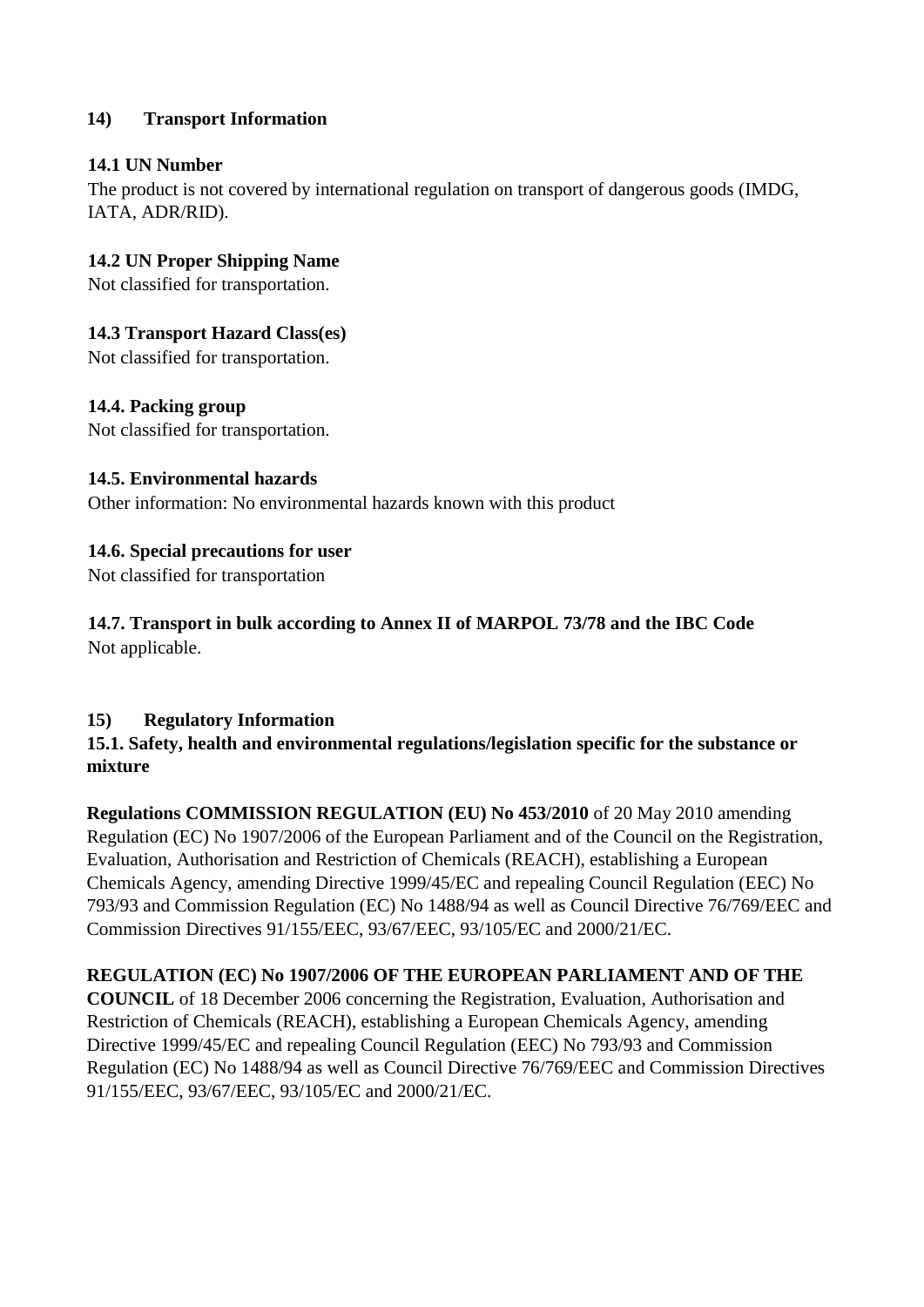## **16) Other Information**

## **Abbreviations and acronyms:**

ADN: European Agreement concerning international carriage of Dangerous goods by Inland waterways

ADR: European Agreement concerning international carriage of Dangerous goods by Road

AF: Assessment factor

ATE: Acute Toxicity Estimate

BCF: Bioconcentration factor

Bw: Body weight

CAS: Chemical Abstracts Service

CLP: Classification, labelling, packaging

CSR: Chemical Safety Report

DMEL: Derived maximum effect level

DNEL: Derivative No effect Level

EC: European Community

ELV: Emission limit values

EN: European Norm

EUH: European Hazard Statement

EWC: European Waste catalogue

IATA: International Air Transport Association

ICAO: International Civil Aviation Organization

IMDG: International Maritime Dangerous Goods

LC50: Median lethal concentration

LD50: Median lethal dose

NOAEL: No-observed-adverse-effect-level

NOEC: No observed effect concentration

NOEL: No observed effect level

OEL: Operator exposure level

PBT: Persistent, bioaccumulative, Toxic

PEC: Predicted effect level

PNEC: Predicted No effect Concentration

REACH: Registration, evaluation and authorisation of chemicals

RID: Regulations concerning the international carriage of dangerous goods by rail

STEL: Short Term Exposure Limit

TWA: Time weighted average

vPvB: Very persistent, very bioaccumulative.

This document differs from the previous version in the following areas:

9 - 9.1. Information on basic physical and chemical properties (Colour).

9 - 9.1. Information on basic physical and chemical properties (PH).

9 - 9.1. Information on basic physical and chemical properties (Explosive).

16 - Further information.

*This information is based on our current knowledge and is intended to describe the product for the purposes of health, safety and environmental requirements only. It should not therefore be construed as guaranteeing any specific property of the product. DISCLAIMER OF LIABILITY The information in this SDS was obtained from sources which we believe are reliable. However, the information is provided without any warranty, express or implied, regarding its correctness. The conditions or methods of handling, storage, use or*